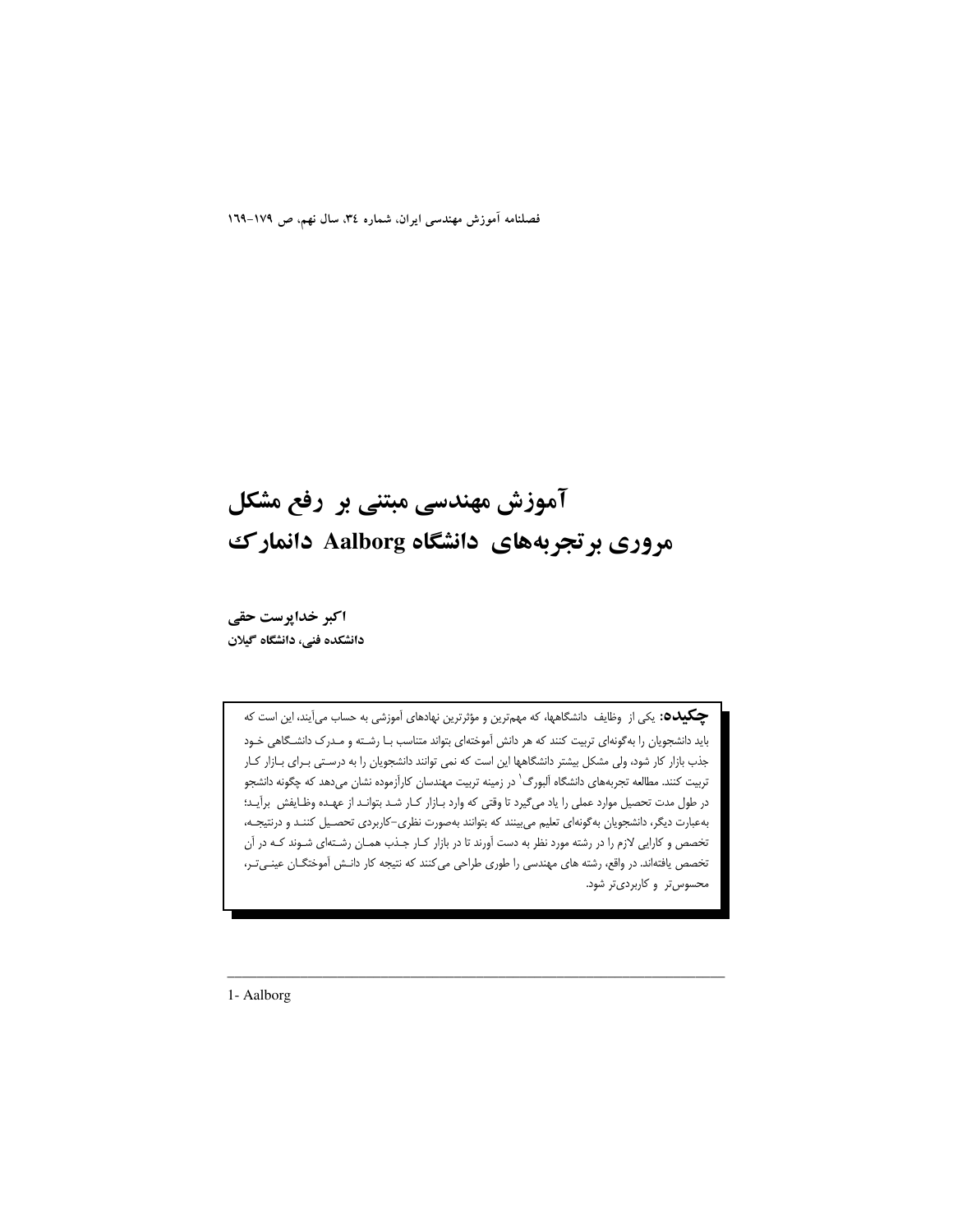واژههای کلیدی: آموزش مبتنی بر مشکل، آموزش مهندسـی و تجربـههـای دانشـگاه آلبورگ.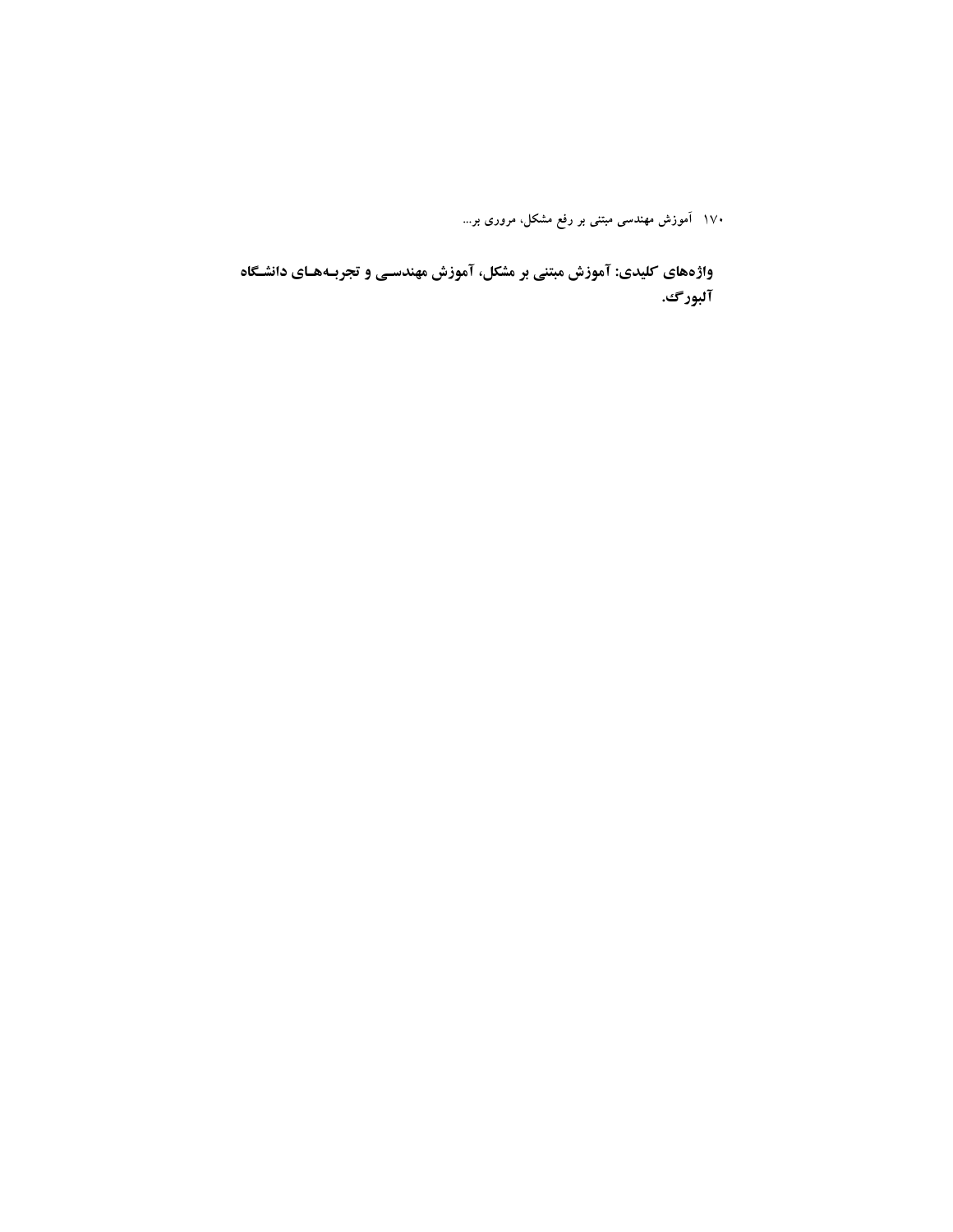١. مقدمه

بـا توجـه بـه نيـاز سـازمانهاي صـنعتي جديـد، آمـوزش مهندسـان بـراي كسـب مهارتهـاي کارآفرینی، توانایی مدیریت، توانایی شرکت مؤثر در کارهای گروهی و توانـایی برقـراری ارتباط با افراد غیر فنی جایگاه ویژهای یافته است. بدیهی است که این تواناییها و مهارتها از طریق آموزشها و سخنرانیهای علمی در کلاس کسب نمی شود. اگر چه دانشجویان مشغول به تحصیل در دانشگاههای سنتی در کلاسـهای درس و آزمایشـگاههای پیشـرفته شـرکت می کنند و در این روش از نظر تئـوریکی از دانـش بـالا و از اطلاعـات دانشـگاهی بسـیاری برخوردار می شوند، اما باید این واقعیت را پذیرفت که دانش مهندسی زمانی ارزش واقعبی خود را نشان می دهد که آموخته ها برای حل مشکل به کار گرفته شوند.

یکی از این روشها PBL' است که در این مقاله به شیوه اجـرای آن در تحصـیل دانـش مهندسی و تأثیر آن بر جامعه و توسعه برداخته شده است.

## ۲. درخواست اجتماعی به نتایج دانشگاه

بدیهی است که نتایج تحقیقـات بـهدسـت آمـده در آزمایشـگاه دانشـگاهها بایـد در ایجـاد ابزارهای جدید و ارتقای زندگی آینده بشر به کار گرفته شود. اما این احتمال را نیـز بایـد در نظر داشت که تحقیقات صورت گرفته می توانند فقط از نوع آکادمیک باشـند و در آن مقطع زمانی برای جامعه کاربردی نداشته باشند. از طرف دیگر، باید این واقعیت را پذیرفت که شرکتها و مؤسسات خصوصی نیز فقط در صورتی برای یک تحقیـق سـرمایهگـذاری می کنند که برخی از اهداف مورد نظر بخش صنعت را تأمین کند.

به طورکلی، شرکتها سعی می کننـد مهندسـانی را اسـتخدام کننـد کـه دارای دیـدگاه کارآفرینی و از مهارتهای خاص [مانند توانایی فعالیت در کار گروهی] برخـوردار باشـند؛ بهعبارت دیگر، بخش صنعت ترجیح میدهد که ًمهندسانی را به کار گمارد که به آسـانی

<sup>1-</sup> Problem Based Learning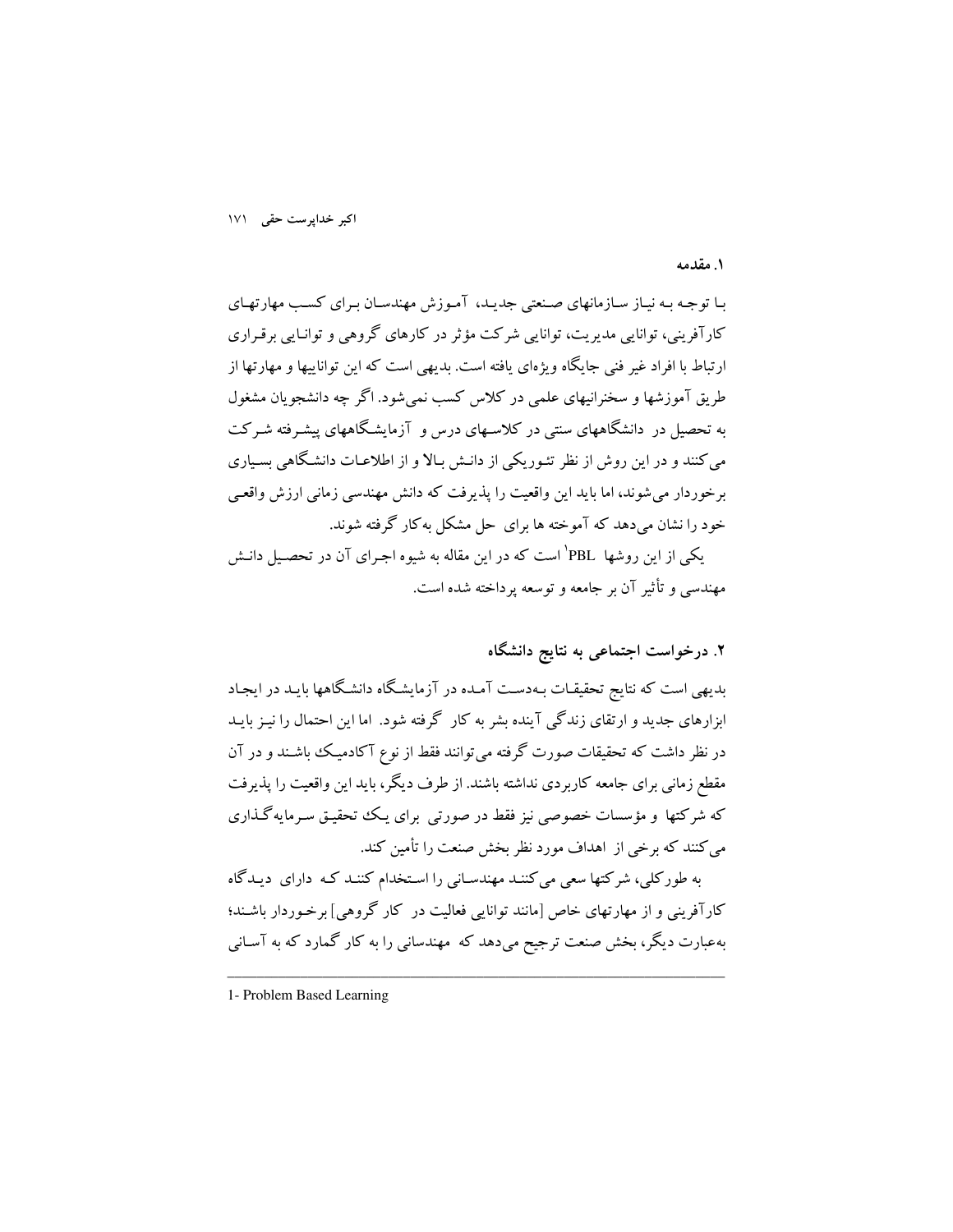.<br>قادر باشند با محیط و فرهنگ شرکت سـازگار شـوند و بتواننـد راهحلهـایی را بـرای حـل مشکلات صنعتی ارائه دهند. از دیگر ویژگیهای این دانش آموختگان این است که باید در جمع آوری اطلاعات و در پردازش داده ها برای حل مشکل سرعت عمل داشته باشند و در نهایت، بهسادگی بتوانند نظرهای خود را به افراد سطوح مختلف سازمان ارائه دهند.

نباید از نظر دور داشت که توانایی حل مشکل مسئلهای فراتـر از جمـع آوری اطلاعـات کلی و قوانین است. مشکلات واقعی در صنعت بـه نـدرت مشـابه مشـکلاتی اسـت کـه در دانشگاه آموزش داده شده است. بنابراین، برای افزایش توانایی حل مشکلات صنعت لازم است که دانشجوی مشغول به تحصیل در دانشگاه با محیط خارج از دانشگاه ارتباط مستمر [و نه مقطعی] داشته باشد. این واقعیت را نمی توان انکار کرد که اغلب ًمشکلات صنعتی ای که در کلاس درس مطرح میشود، به محیط و شرایطی مربوط هستند که فقط بـا یـک راه حل سـاده قابـل رفـع اسـت. درمقابـل، مشـكلات واقعـي در يـك سـرى اهـداف، مفـاهيم، محتویات، موانع و ناشناختههای در حال تغییری روی میدهد که بر شـیوه حـل مشـکل نیـز تأثیر گذار است. از این رو، برای موفقیت دانشـجو یان در شـغل آینـدهشـان بایـد بـه طـرح و تحلیل مشکلات دشوار واقعی پرداخت که با مشکلات خـارج از محـیط دانشـگاه مطابقـت داشته ىاشد. بەدست آوردن اين مهارت هدف اصلى آموزش مبتنى بو مشكل است.

۳. مسائل اساسی یادگیری بهترین روش یادگیری و شناخت یک تئـوری بررسـی ایـن مسـئله اسـت کـه آیـا دانشـجو مې تواند تئوري کلاسيک را در عمل به کار گيړد يا خير.

آموزش مهندسی در دنیای امروز عبارت از حل مشکل واقعبی از طریـق بـه کـارگیری نتايج حاصل از تحقيقات مهندسي است. بنابراين، واضح است كه بايد تلاش شود تا فرايند اصلی یادگیری را با شیوه حل مشکلات مهندسی بـهطـور کـاربردی در ضـمن آمـوزش مرتبط ساخت.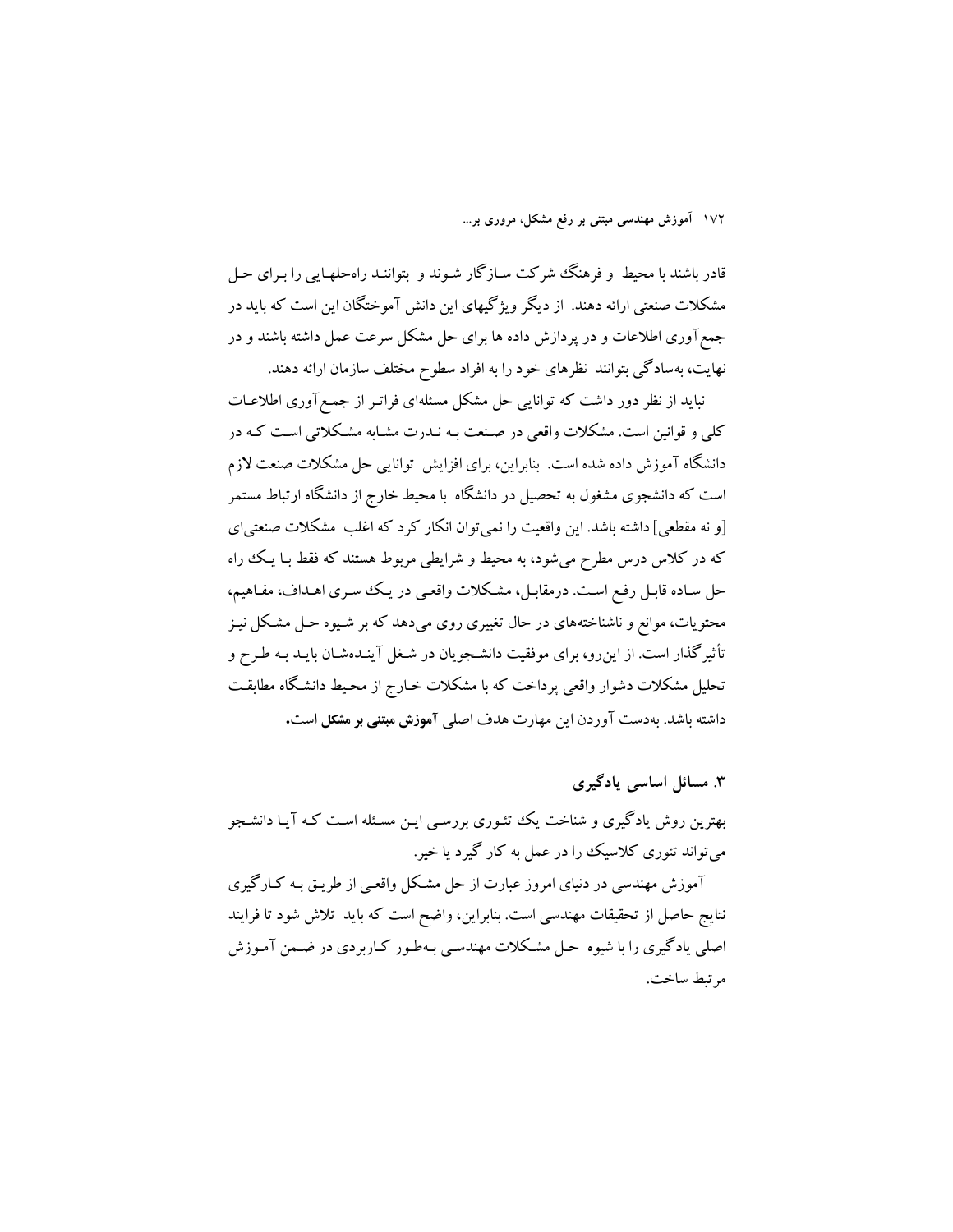در این زمینه دانشگاه آلبورگ نـوآوری و تحـولی در آمـوزش مهندسـی ایجـاد کـرده است. برنامه آموزشی بهطور معمول در دو نیمسال برنامه ریزی شده است. هر نیمسال متشکل از یک دوره۲۰ هفتهای در دانشگاه است. در هر نیمسال دانشجو بان ضمن گذراندن برخی دروس اجباری مانند ریاضیات، علوم کامپیوتر و... پروژهای با بار کاری ۵۰۰ ساعت را اجرا می کنند و تحلیل برخی مبانی مرتبط با پروژه نیـز بـر عهـده خـود دانشـجو گذاشـته میشود. دانشجویان باید یاد بگیرند که آموختههای خود را از همان ابتـدا بـه کـار گیرنـد. بنابراین، آموزش کاربردی بر خلاف نظام سنتی به دوران کارآموزی موکول نمیشود.

وجه تمایز دیگر این نظام آموزشی با نظام سنتی ایـن اسـت کـه هنگـام تحلیـل و رفـع مشکل پروژه، لازم است کـه دانشـجو يـاد بِگيـرد چگونـه بـا فراينـد کـاري و نتـايج کـار مهندسان دیگر ارتباط منطقی برقرار کند. در این مقطع توانایی دانشجو هنگـام شـرکت در کار گروهی محک میخورد. همچنین، در این مرحله از کار شخصیت مـدیریتی دانشـجو نیز به تدریج شکل می گیرد. در پایان هر نیمسال دانشجو باید یک امتحان شفاهی مبتنبی بـر یک گزارش ۱۵۰ صفحهای بدهد. این امتحان گروهبی است و تا ۶ ساعت به طول مبی انجامـد، امـا نمـرات بـه صـورت فـردی داده مـی شـود. در ایـن مرحلـه دانشـجو بایـد توانمندیهای خود را چه از نظر تخصصی و چه از نظر برقراری ارتباط بـا مخاطـب نشـان دهد. به علاوه، دانشجو بان باید در امتحانات فردی دروس اجباری نیز شرکت کنند.

این شیوه تدریس امکان ایجاد مهارتهای تحلیلی را بـهطـور مطلـوب فـراهم مـی آورد و دانشجویان را از کسب تجارب خوب و ارزشمند در سازگاری و حـل مشـکلات مهندسـی برخوردار می سازد. دانشجو یان علاوه بر کسب دیدگاههای تئوریک، نحوه به کـار گـرفتن عناصر تئوریک را، از طریق شرکت در یک سلسله از سخنرانیهای علمی بهمنظـور تحلیـل و تبیین مشکلات مهندسی خاص، می آموزند و تجربه ارزشمندی کسب می کنند. البتـه، در این روش یک سری از نتایج پروژه های مرتبط با کار دانشجو در سطوح حرفه ای باید در دسترس او قرار داشته باشد. این روش موجب می شود تـا دانشـجو بتوانـد بـا سـرعت عمـل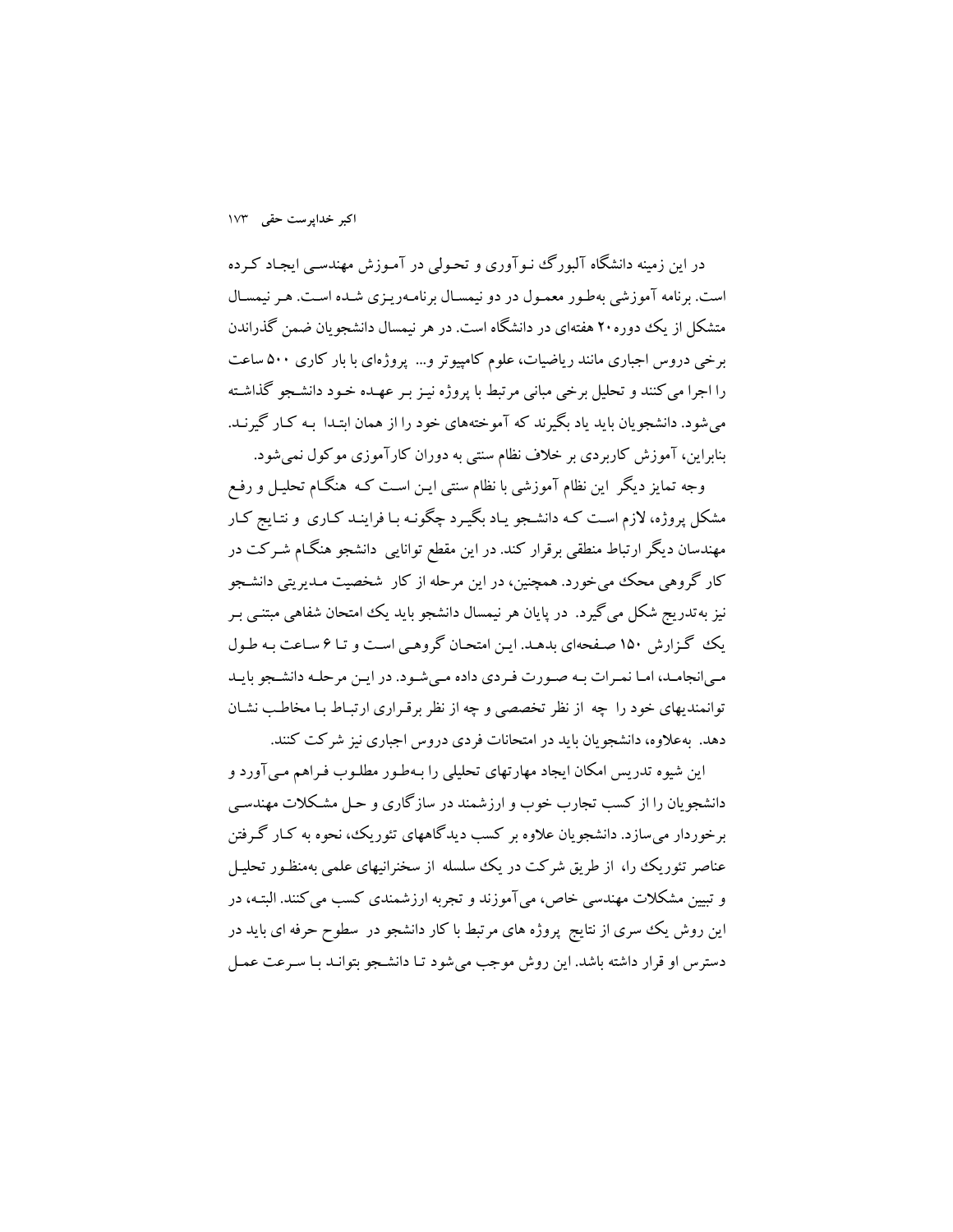بیشتری به جلو رود. نباید از نظر دور داشت که در تمام دوران تحصیل ارتباط مستمر بین دانشگاه [يعني دانشجويان و محققان] و صنعت براي پـافتن مشـكلات واقعـي مـورد علاقـه طرفین الزامی است، زیرا این رابطه باعث افـزایش درک ارتبـاطی و مشـترک بـین مراکـز توسعه صنعتی، دانشجو بان و استادان دانشگاه می شود.

## دوش کار

در رشته الکترونیک و فناوری اطلاعیات در دانشگاه آلیورگ یا ۱۸۰ گروه دانشجویان مهندسی که در هر نیمسال بر روی یک پروژه کار میکنند، بیش از ۳۰۰ پیشنهاد پـروژه در هر سال نیاز است. ناگفته نماند که رعایت اصول اولیـه مـذاکرات و ارتباطـات فـردی مناسب بین استادان و مهندسان در صنعت باید بهعنوان اولین و مهمترین اصل مـورد توجـه قرار گیرد تا بتوان به شناسایی مشکلات مهندسبی در تمـام سـطوح دسـت یافـت. رضـایت بسیاری از شرکتها از عملکرد کلی تیم دانشجویی نشان از ایـن واقعیـت دارد کـه دانشگاه توانسته است راه حلبي براي مشكلات آنها ارائه دهد. حتبي اگـر هـدف دانشـجويان فقـط یادگیری باشد، به مشکل مطرح شده توسط صنعت تنها بهعنوان نوعی ابزار آموزشی ِ نگاه می کنند. اگر چه نباید از نظر دور داشت که دانشجویان نمی خواهند کارشان ناتمام خاتمه یابد و در نتیجه، تلاش خواهند کرد تا با کار بیشتر بـه مهندسـان خـوب و حرفـه ای مبــدل شو ند.

مجدداً یادآوری می شود که برای دستیابی به اهداف ذکر شده به مذاکرات سیستماتیک و مستمر ً بین شرکت و دانشگاه نیاز است. ایـن مـذاکره میـان کارکنـان بخـش مهندسـی و مدیران پروژه در صنعت و دانشگاه [متشکل از مدرسان و دانشجویان]صورت مبی گیـرد. بنابراین، این مورد تنهـا انعقـاد یـک قـرارداد سـاده در سـطح مـدیریتی دانشـگاه و صـنعت محسوب نمی شود، بلکه سطوح مختلف مهندسی را نیـز در بـر مـی گیـرد. نتـایج ایـن کـار گروهی عبارت است از :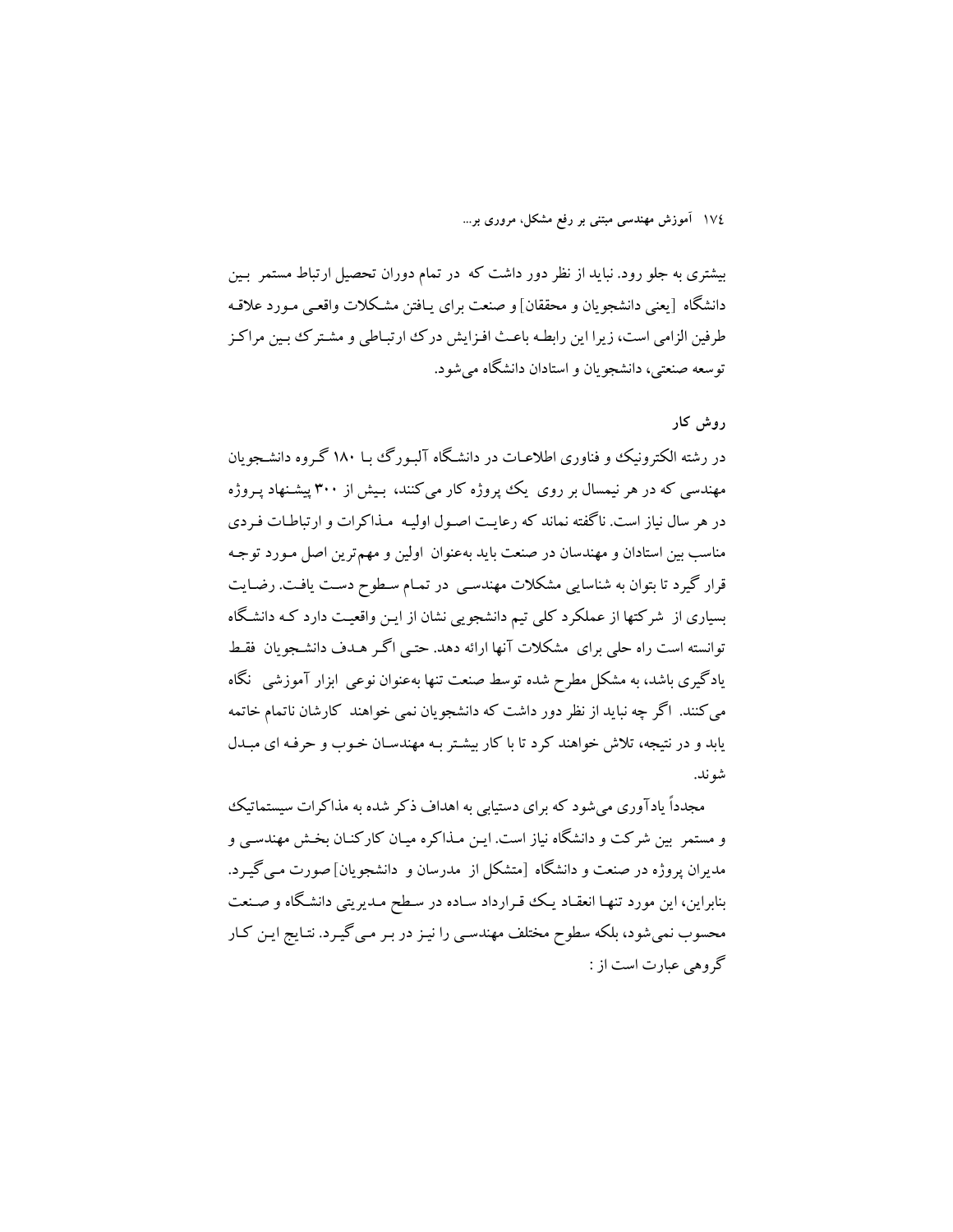روهي سازماندهی می کنند. از این رو، دانشجویانی که سابقه شرکت در پروژههای مهندسی PBL را داشته باشند، به آسانی با این مشاغل سازگار می شوند و از همان ابتدا بهنحـو چشـمگیری كار آمد هستند.

#### PBL مبتنی بر کار

در برخی کشورها بسیاری از دانشجویان مهندسی تحصیلات خود را نیمه تمام رها می کنند که شاید یکی از دلایل آن عدم کارایی مهندسان تحصیل کرده در بخش صنعت باشد. بر اساس یک قاعده کلی، برخی از دانشجویان مهندسی در صنایع به صـورت نیمـه وقـت بـه کار مشغول می شـوند. در ابتـدا، چنـین بـهنظـر مـی(سـد کـه ایـن عمـل نتـایج مثبتـی بـرای دانشجویان به همراه دارد، زیرا بخشی از ًهزینه های زنـدگی خـود را تـأمین مـی کننـد و از طرف دیگر، نتایج مثبتی نیز برای صنعت در پیدارد، بدین دلیل که از نیروی کار کم هزینه و پوپایی برخوردار می شود که در هر زمان برای انجام دادن کار آماده است. البتـه، برخـی شرکتها نیز برای تحصیلات [داخل شرکتی] بر روی این افراد سرمایه گذاری می کنند.

نباید از نظر دور داشت که اشتغال نیمه وقت مشکلاتی را نیز برای دانشجویان، شرکتها، دانشگاهها، یلی تکنیکها و جامعه به همراه دارد. در بسیاری از موارد مشاهده شده است کـه دانشجویان به انصراف از ادامه تحصیل تشویق میشوند و ترجیح میدهند بهطور تمام وقت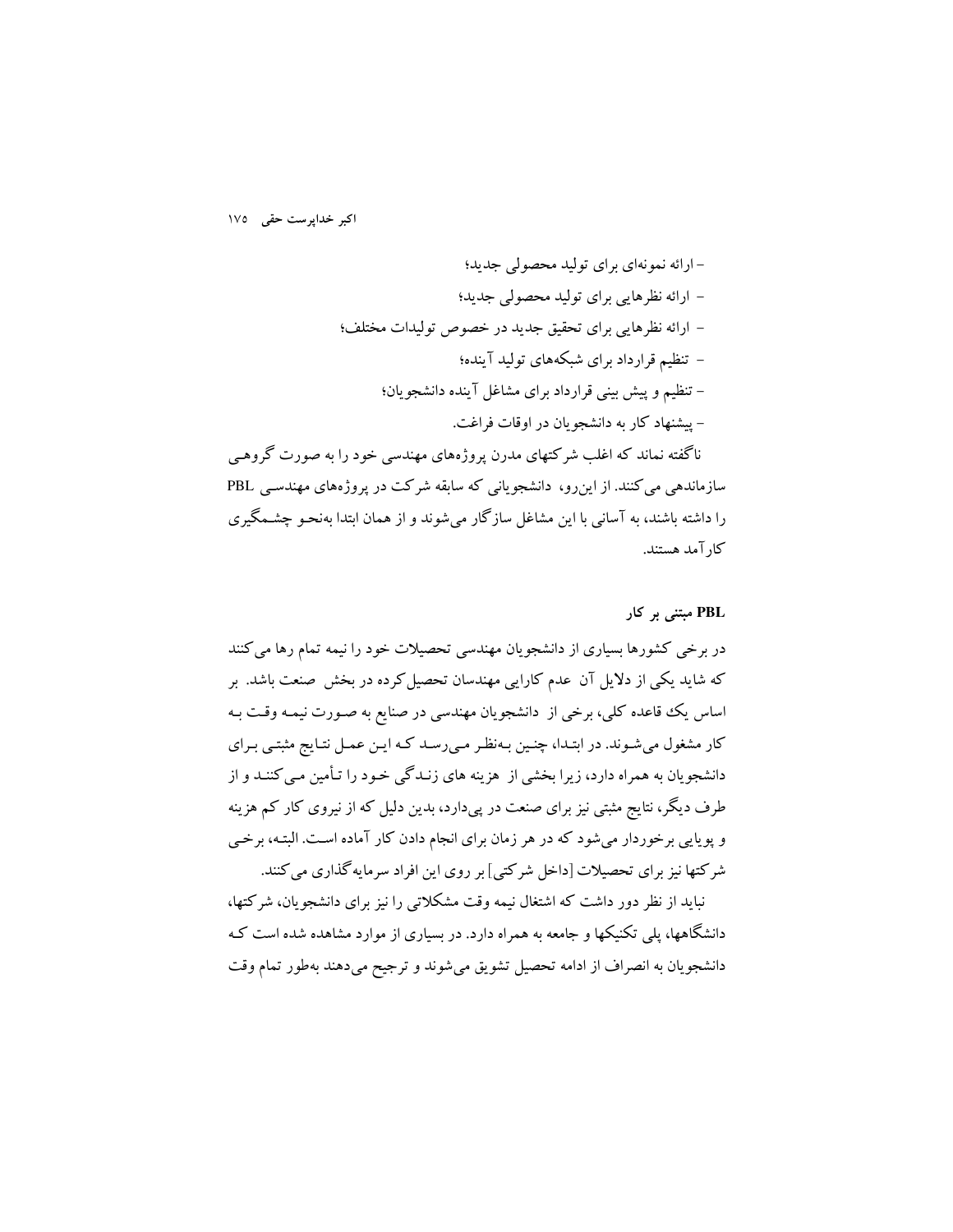در صنعت استخدام شوند. در برخی موارد مشاهده شده است کـه شـر کتهای بـزرگ بـرای تحصیل این قبیل دانشجویان سرمایهگذاری می کنند تا به نیروی کار مطلوبی تبدیل شـوند، اما شرکتهای کوچک و متوسط از منابع کـافی بـرای هزینـه کـردن در ایـن امـر برخـوردار نیستند و با شکست مواجه می شوند.

هدف دانشگاه آلبورگ در اجرای این برنامه آمـوزش مهندسـی، آمـوزش بـه مفهـوم مطلـق آن نيسـت، بلكـه هـدف اصـلي آمـوزش چگـونگي حـل مشـكل و افـزايش ميـزان صلاحیت دانشجویان رشته مهندسی در برخورد با مسائل کاربردی و واقعی است. بنـابراین، در روش آموزشی PBL: ۱. دانشجو می پذیرد که مشکل، نوعی ابزار برای پیشبرد اهداف آموزشی است. ۲. کسب مهارتهای شغلی به کمک این ایزار امکان پذیر است. ۳. یادگرفتن دروس مهندسی، همزمان با حل مشکل واقعی، نزدیک شدن به هدف است.

۴. هدف حل مشکل است.

### کار گروهي

دانشجویان رشتههای مهندسی را باید از اهمیت کار گروهی مطلع ساخت. آنها باید بداننـد که مهندسان به صورت انفرادی کار نمی کنند. باید به آنان آموخت که مشکلات مهندسی واقعی توسط گروههای متشکل از مهندسان تحصیل کرده و افراد ماهر حل می شود.

کارگروهی سازمان یافته عامل مهمی در فرایند پیادگیری و یوپیایی دانشجو به شیمار می آید. این امر باعث افزایش مهارتهای حرفه ای دانشجویان و به ارائـه پیشـنهاد بـرای حـل مشکل و ارزیابی پیشنهادهای سایر دانشجویان منجر می شود. در این بخش از دوره آموزش مهندسی دانشجویان اسناد مختلف را در غالب گزارشها تهیه و طبقهبندی می کنند و سیس، به بررسی و تدوین مقالات علمی و پوسترها می پردازند. ارائـه گزارشـهای شـفاهی بخـش دیگری از این مجموعه است که تمرین خوبی بـرای برقـراری ارتبـاط دانشـجو بـا سـایرین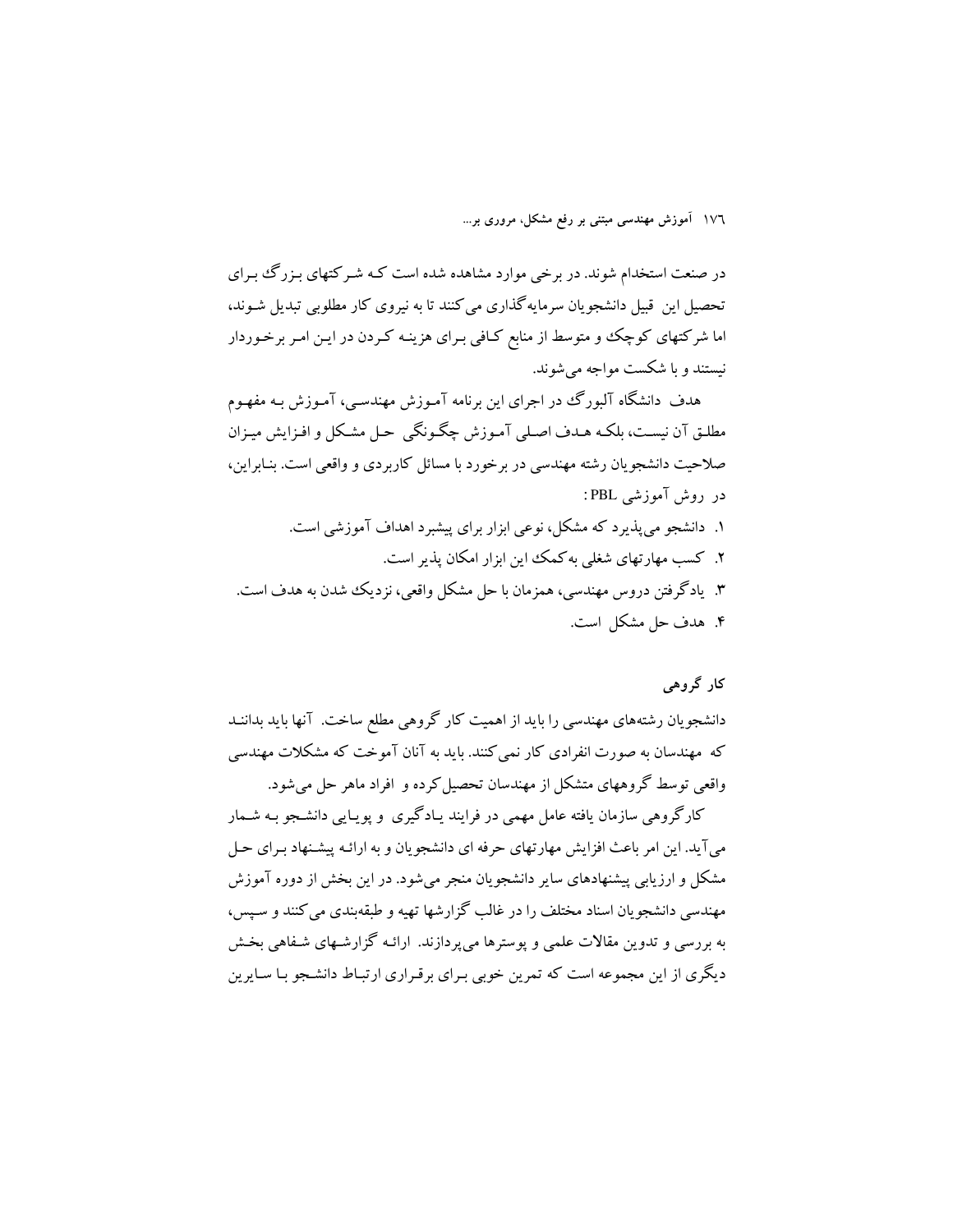است. ایـن روش دانشـجویان را بـرای ارائـه مـدارک نگارشـی و ارائـه سـخنرانیها آمـاده مى سازد.

بدین ترتیب، دانشجو بان باد می گیرند کـه چگونـه در حـل مشـکلات اصـلی مهندسـی مشارکت داشته باشند و نیز چگونه با مباحث حرفهای در شـرایطی چـون تعریـف مشـکل و مباحث مربوط به انتخاب راه حل سر و كار داشته باشـند. همچنـین، آنهـا بـا شـیوه صـحیح طبقه بندی اطلاعات برای حال و آینده آشنا می شوند، آنها یاد می گیرند که چگونه در باره واژههای علمی و نظرهای خود در خصوص راه حل درست بحث کنند، آگاه می شوند ک تنها این مسئله کافی نیست که بگویید نظر شما درست است، بلکه باید اعضای دیگر گـروه درباره صحت آن متقاعد شوند. در واقع، دانشجویان نحوه ارائه دلایـل مسـتدل و مسـتند را بارها و بارها تمرین می کنند.

همچنین، دانشجویان یاد می گیرند که چگونه کـار گروهـی را سـازماندهی کننـد. آنهـا باید بدانند که در صورت سرپیچی یک نفر از وظایف خود کار گروه مختل خواهـد شـد. تحت این شرایط، دانشجویان با احساس برخورداری از یک اعتماد بهنفس بـالایی بـه کـار خو د ادامه می دهند.

کار گروهی باعث میشود که دانشجویان یک<code>دیگر را بـه پاسـخگویی تحریـک کننـد.</code> نباید از نظر دور داشت که ًدانشجویان سعی در حل مشکل دارنـد و مهندسـی خـود نـوعی حل مشکل است. در اینجا به هیر یک از اعضای گیروه وظیفیه خاصبی محبول می شود. دانشجو یان می آموزند که برای موفقیت در کار باید مطالعه داشت، به دنبال اطلاعات بیشتر رفت، مقالات علمی متعددی خواند، در اینترنت به جستجو پرداخت و برخی برنامهریزیهای لازم را انجام داد. از آنجا که هیچ یک از دانشجویان علاقه ندارنـد بـه راه حـل نامناسـب دست یابند، به سختی و با جدیت هر چه بیشتر بر روی پروژه های محول شده کار می کنند. در واقع، اجـراي پـروژه صـنعتي عامـل كليـدي ايـن دوره آموزشـي اسـت. دانشـجويان آموختههای نظری را در حل مشکل به کار می برند و قادر خواهند شد از طریق پروژههایی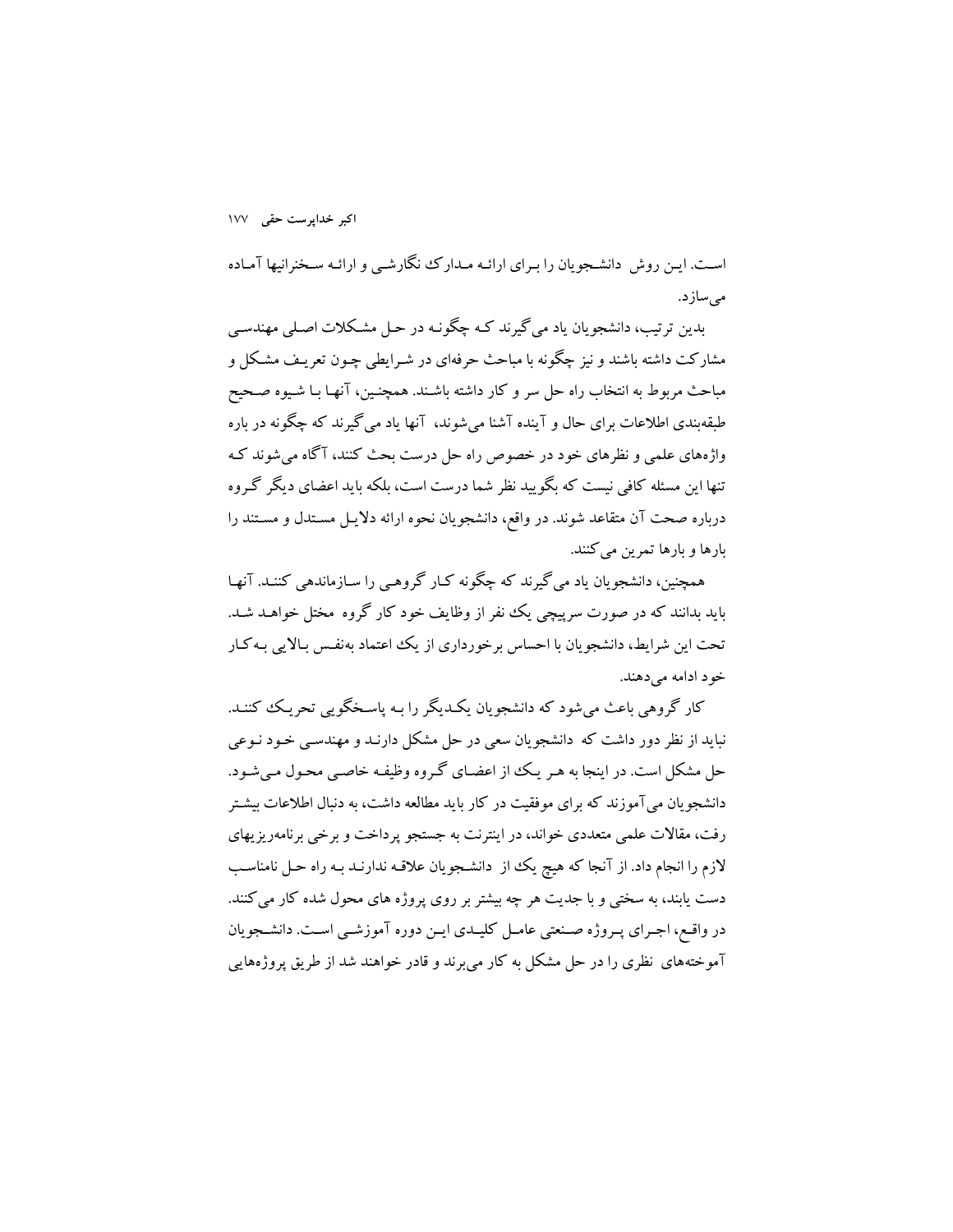که برای آنان تعریف شده است، کار حرفه ای خود را منعکس سازند.

در دانشگاه آلبورگ دانمارک از اوایل سال ۱۹۷۴، تحصیلات مهندسبی به صورت PBL و به گونهای که شرح داده شد، اجرا گردیـد. البتـه، صـنایع در ابتـدا آن را چنـدان نیذیرفتند، زیرا در آن زمان هنوز بر این باور بودند که دانشجویان بایـد در محـیط دانشـگاه علم كسب كنند، نه در صنعت.

سالها بعد که مهارتهای کارگروهی به مهارتهای درخواستی صنایع برای مهندسان تبدیل شد، صنعت و دانشگاه به این باور رسیدند که کار گروهبی دانشجویان برای حـل یـک مشکل مهندسی روش مناسبی است. از آن زمان به بعد، برای نخستین بار و با بهره گرفتن از این روش، این منطقه حتی به مرکز اصلی طراحی و ساخت تجهیزات بی سیم و ارتباطـات تبدیل شد [ماننـد تجهیـزات موبایـل، تجهیـزات بـيسـیم، تجهیـزات ارتباطـات دریـایي و ار تباطات ماهوار های].

این منطقه اکنون دارای ۴۰ شرکت است که تمام آنها در این زمینه با دانشگاه آلبورگ همکاري مي کنند . توانايي دانشگاه آلبورگ در بر گـزاري مطلـوب ايـن شـيوه آموزشـي و تحویل مهندسان کارآزموده به بخش صنعت کاملاً به اثبات رسیده است. دانشگاه آلبورگ از داراییهای ارزشمند این منطقه بهشمار می آید.

## ٤. تحصيل مهندسي در آينده

در مفهوم PBL هدف اصلی یادگیری از طریق ارتباط رشتهها با یک<code>L</code>یگر و حـل مشـکلات مهندسی است؛ حل مشکل فقط ابزاری بـرای بـه ثمـر نشـاندن مفهـوم PBLاسـت و هـدف اصلی به شمار نمی آید. ترکیب این دو نوع تفکر آشکار است. چالش در این مورد استفاده از مفهوم تغییر یافته PBL برای ترکیب مهندسی کارآمد و آموزشهای دانشگاهی و ترکیب عملکر دهای صنعتی برای دانشجویان و برای انجام دادن مطالعات زیر است: – جایگز پنی پروژه های دانشگاهی با پروژه های صنعتی؛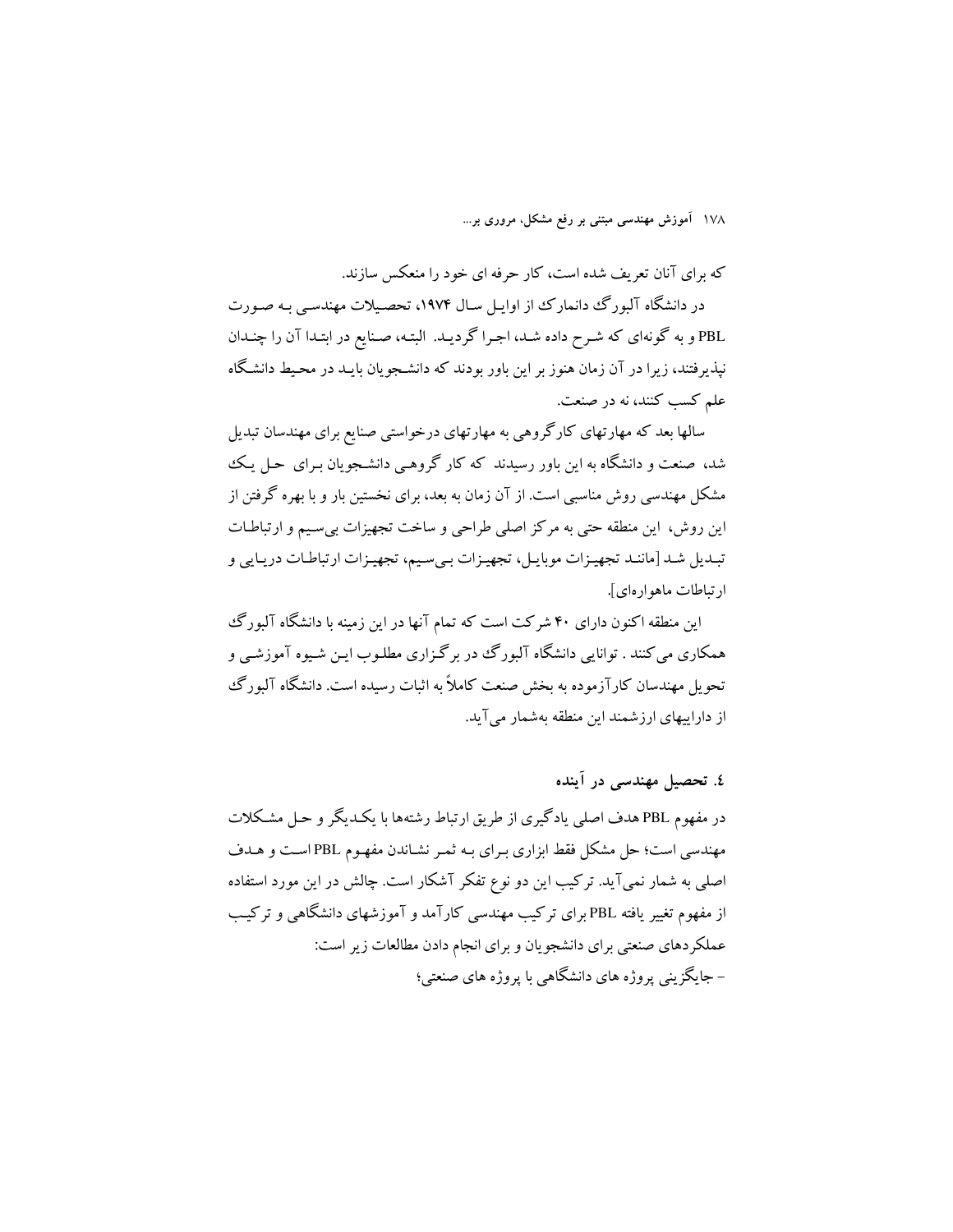– ترکیب گروههای دانشجویی با گروههای کاری در صنعت؛ –اصلاح دایم دروس دوره آموزشی بر اساس نیاز جامعه؛ – دستیابی به پشتیبانی صنایع برای مشارکت در گروههای کاری؛ –ایجاد مشارکت بین صنعت و دانشگاه در زمینـه اجـرای پـروژههـایی کـه ضـامن مفهـوم یادگیری PBL باشد.

۵. نتیجهگیری و ارزیابی روش آموزشی با ارزیابی تحصیلات مهندسی در کشور دانمارک از فارغ التحصیلان دانشگاه آلبـورگ و کارایی روش تدریس مبتنی بر "حل مشکل" نتایج مثبت زیـر شناسـایی و گـزارش شـده است: - برقراری ارتباطات [کتبی و شفاهی] دانش آموختگان این دوره آموزشی در سطح عالمی؛ – توانایی در تعریف مشکلات مهندسی؛ - توانایی مطلوب در اجرای پروژه بهطورکامل؛ - توانمندي در اجراي تحقيق و توسعه فني؛ – توانایی منحصر بهفرد در برقراری ارتباط با مردم با فرهنگ و سطح تحصیلات مختلف. ایجاد ایـن مهارتهـا در دانـش آموختگـان نتیجـه روش آمـوزش صـحیح مهندسـي ایـن

دانشگاه است، آموزشی که در دنیای امروز کاملاً شـناخته شـده اسـت. تمـام ایـن مهارتهـا ناشی از شرکت مستمر دانشجویان در اجرای پروژههای گروهی است و از آنجـا کـه کـار گروهی در مشاغل مهندسی از اهمیت خاصی برخوردار است، لـذا، فـارغ التحصـیلان در اولین شغل خود پس از تحصیل بسیار موفق ترند.

نباید از نظر دور داشت که یکی از ارکان اصلی موفقیت در این دوره مشارکت عمـده بین صنعت و دانشگاه است. ایـن مشـارکت نـه تنهـا محرکـی بـرای دانشـجویان در رونـد یادگیری به شمار می آید، بلکـه بـرای پیشـبرد اهـداف شـرکتها نیـز ثمـربخش بـوده اسـت.